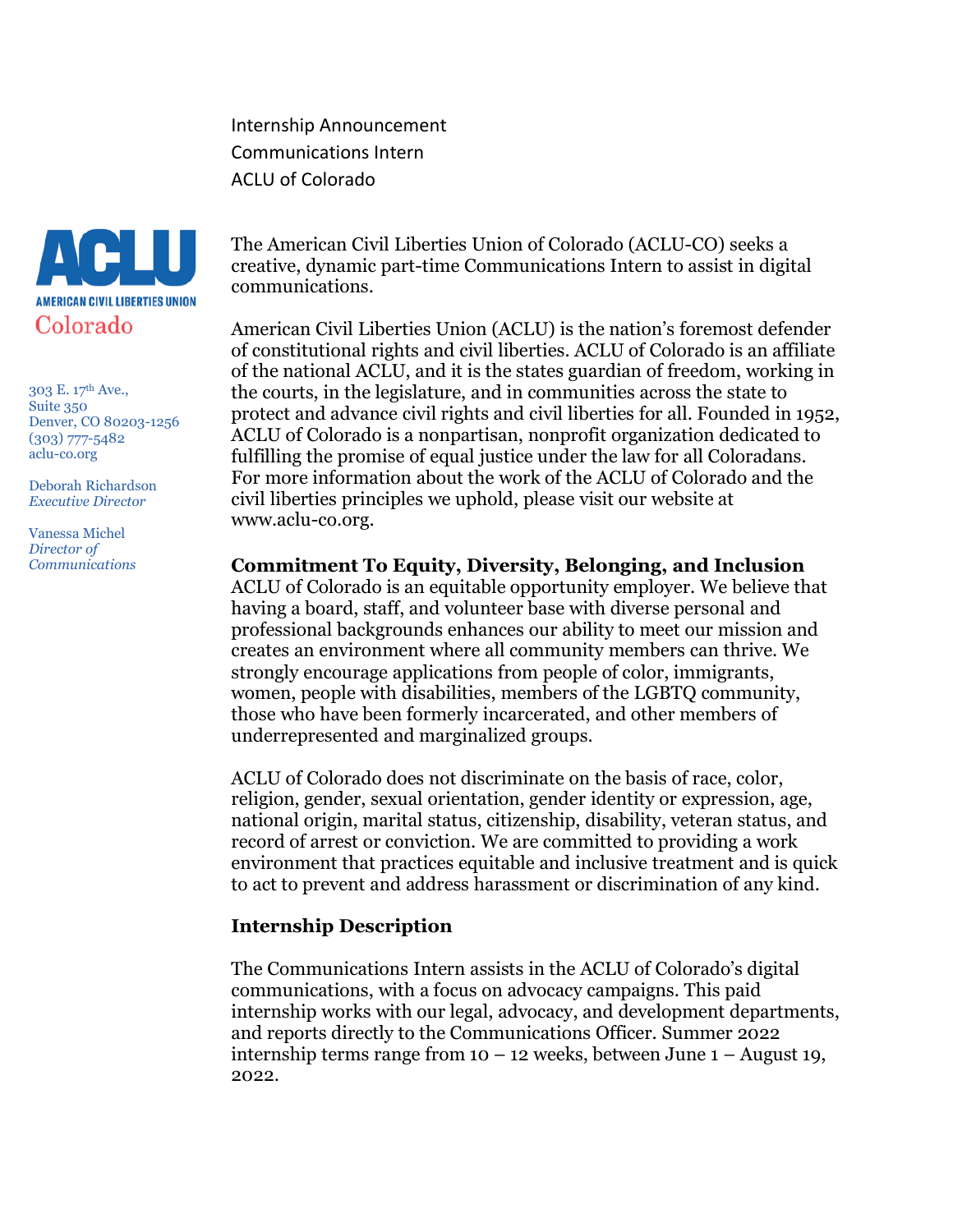### **Primary Responsibilities**

- Support the work of the communications department
- Ensure consistent, clear messaging and branding that represents the ACLU of Colorado and its positions compellingly and convincingly.
- ACLU of Colorado website and web-based platform maintenance including search engine optimization, data entry and analysis, information collection and content distribution.
- Research and synthesize external reports for communications department presentation and analysis.
- Collaborate with ACLU of Colorado staff, fellows, and interns to write, copyedit, and factcheck original content for print and digital distribution.
- Write, produce and edit content for social media platforms.
- Monitor incoming news and social media engagement and compile analytics reporting.
- Participate in cross-departmental meetings and projects to help execute tasks for mobilization of outreach programs.

# **Qualifications**

- Exceptional verbal and written communications skills.
- Solid understanding of digital communications tools and social media platforms.
- Experience with word processing and spreadsheet applications.
- Organized and detail-oriented with strong follow through.
- Demonstrated ability to solve problems, ability to meet tight deadlines and manage resources effectively.
- A profound and well-articulated commitment to civil liberties and the mission of the ACLU.
- Fluency in Spanish is a plus.
- Experience with the Adobe Creative Suite is a plus but not required.
- Current enrollment in a Journalism, Communications, Strategic Communications (including Public Relations and Advertising), Marketing, Graphic Design, or English program a plus.

# **Equity, Diversity, Belonging, and Inclusion:**

- Frame the primary responsibilities with an equity lens to examine existing communications processes and create innovative approaches that address shortcomings or inequities when necessary.
- Ensure inclusion when communicating updates, decisions, successes, and failures to the Communications department and all staff, when appropriate.